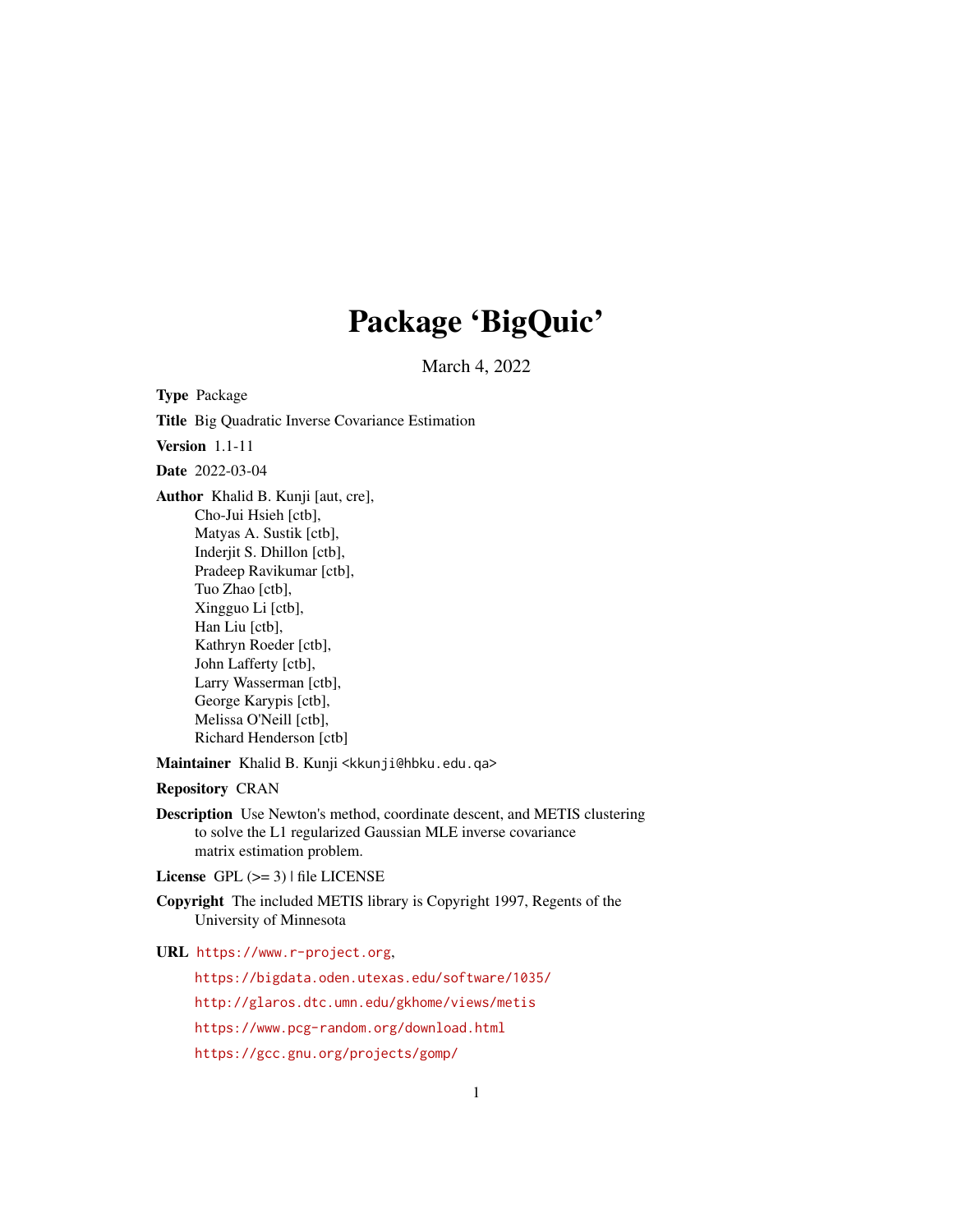$2$  BigQuic  $B$  BigQuic  $B$  BigQuic  $B$ 

**Imports** Rcpp  $(>= 0.12.1)$ , Matrix, scalreg LinkingTo Rcpp **Depends**  $R$  ( $>= 3.2.2$ ), methods NeedsCompilation yes Date/Publication 2022-03-04 15:30:15 UTC

### R topics documented:

| plot.BigQuick |
|---------------|
|               |

#### **Index** [9](#page-8-0)

BigQuic *Big Quadratic Inverse Covariance Estimation*

#### Description

Use Newton's method, coordinate descent, and METIS clustering to solve the L1 regularized Gaussian MLE inverse covariance matrix estimation problem.

#### Usage

BigQuic (X = NULL, inputFileName = NULL, outputFileName = NULL, lambda = 0.5, numthreads = 4, maxit = 5, epsilon = 1e-3,  $k = 0$ , memory\_size = 8000, verbose =  $0$ , isnormalized = 1, seed = NULL, use\_ram = FALSE)

#### Arguments

| X             | An n rows by p columns matrix of the data without the response vector $(Y)$ .                                                                                                                                                                                                                                                                                                                                        |
|---------------|----------------------------------------------------------------------------------------------------------------------------------------------------------------------------------------------------------------------------------------------------------------------------------------------------------------------------------------------------------------------------------------------------------------------|
| inputFileName | Full path to a file containing X in the format used for input to BigQUIC, $p \nvert X$ An<br>example is installed, you can get its path with: paste(path.package("BigQuic"),<br>"/extdata/testInput", $sep =$ "")                                                                                                                                                                                                    |
|               | output FileName Location and name of output file that will be extrapolated for their naming, e.g.<br>home/username/test when 3 files are being output will result in /home/username/test.1.output<br>/home/username/test.2.output and /home/username/test.3.output                                                                                                                                                   |
| lambda        | The tuning parameter $0 \le$ lambda $\le$ 1, but small values should not be used for<br>performance reasons, e.g. $\lt$ .4 or so. A vector of lambdas may also be input,<br>in which case BigQUIC will be run for each lambda. Yes, the examples shows<br>lambda as small as 0.1, but that is only because the testInput matrix is very small<br>so the small lambdas can still finish in a sensible amount of time. |

<span id="page-1-0"></span>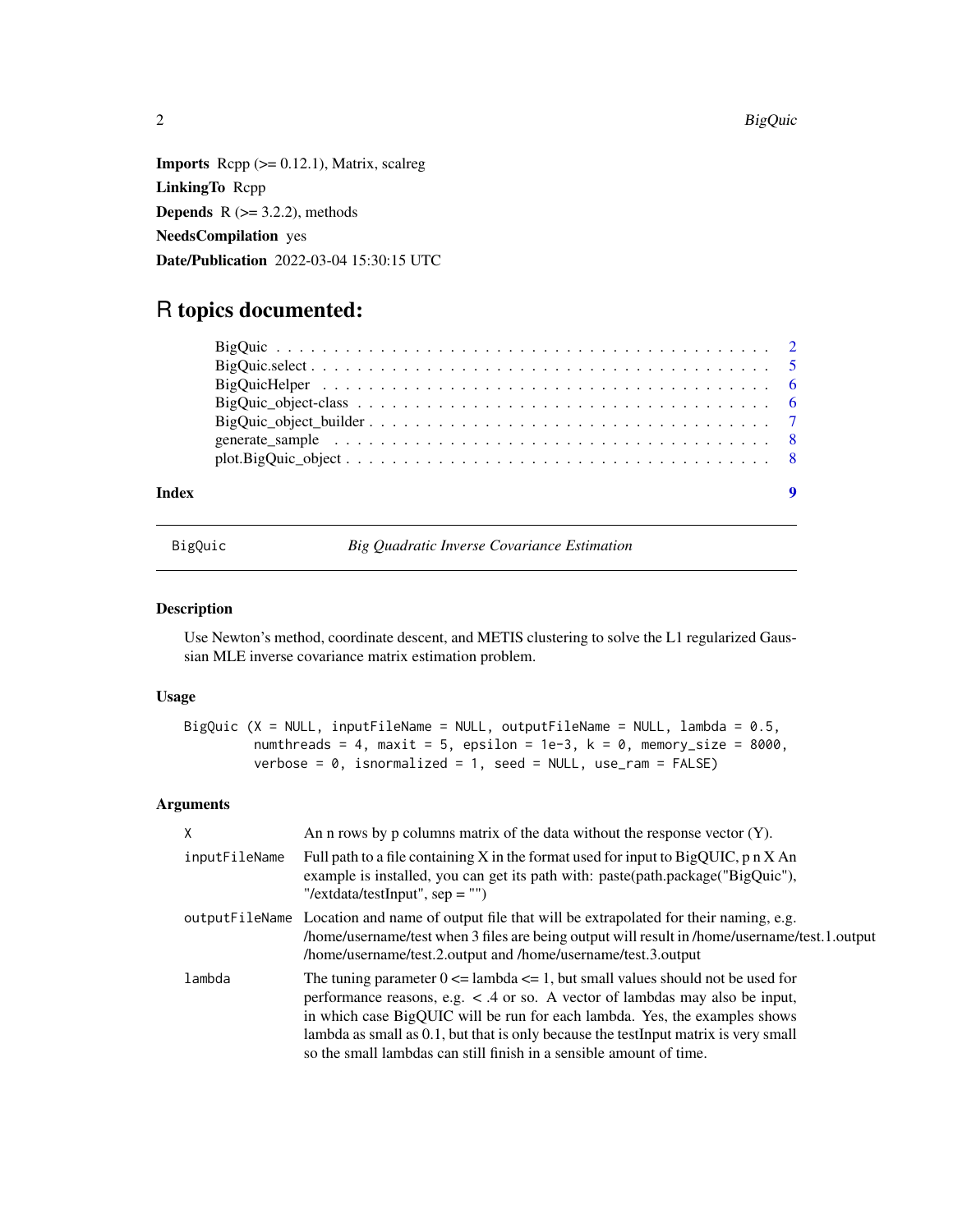#### BigQuic 3

| numthreads   | Number of threads to use for this computation.                                                                                                                                                                                                                                                                             |  |
|--------------|----------------------------------------------------------------------------------------------------------------------------------------------------------------------------------------------------------------------------------------------------------------------------------------------------------------------------|--|
| maxit        | Maximum number of Newton iterations.                                                                                                                                                                                                                                                                                       |  |
| epsilon      | Convergence tolerance.                                                                                                                                                                                                                                                                                                     |  |
| k            | Number of memory blocks to use, ideally should be the smallest k such that p/k<br>columns fit in the memory_size.                                                                                                                                                                                                          |  |
| memory_size  | The amount of memory this computation is constrained to.                                                                                                                                                                                                                                                                   |  |
| verbose      | Controls how verbose messages should be printed during execution. Valid value<br>range: 0–4. Higher numbers will give more messages for debugging.                                                                                                                                                                         |  |
| isnormalized | Whether or not the input is already normalized.                                                                                                                                                                                                                                                                            |  |
| seed         | A seed for the random number generation, useful for replicating results.                                                                                                                                                                                                                                                   |  |
| use_ram      | By default the results are written into files, using this option will load those files<br>back to R and return them instead of their paths (the default behavior). When<br>doing this there is a possibility that R will crash if you don't have enough RAM,<br>use with caution on larger data sets or with many lambdas. |  |

#### Details

BigQUIC is finally here! The original authors of QUIC and BigQUIC brought QUIC to Matlab (MEX), Standalone (C++), and R, but BigQUIC was delivered for Matlab and Standalone only with no R package. There are also some other features to the package, including sample data generation, inverse selection, and plotting. IMPORTANT: Due to the practicalities of formatting and working with large data sets, files are written to disk at various times when using BigQuic. The locations of the files BigQuic wrote to disk are kept in the object returned by BigQuic. They can be deleted when you're finished with the BigQuic\_object manually by using the cleanFiles() function as shown in the examples. There are basiclly 8 cases for file creation, the following will give you an idea of where they are in case R crashes completely and loses the references to the files so you need to delete them manually. Files created in tmp are deleted on reboot, so no worries if you're having trouble finding them.

1. X, output file, use  $ram = TRUE$  length(lambda) output files created in output location 1 file created for X in tmp Note: this is the same as 5, use ram doesn't matter in this case

2. input file, no output file, use\_ram = FALSE length(lambda) output files in location of input file

3. input file, output file, use\_ram = FALSE length(lambda)a output files in location of output file Same as 8, use ram doesn't matter in this case

4. X, no output file, use  $ram = FALSE$  length(lambda) output files in tmp 1 file created for X in tmp Also same as 1 and 5

5. X, output file, use\_ram = FALSE length(lambda) output files created in output file location 1 file created for X in tmp

6. X, no output file, use\_ram = TRUE 1 file created for X in tmp

7. input file, no output file, use\_ram = TRUE no files created

8. input file, output file, use\_ram = TRUE length(lambda) output files created in output file location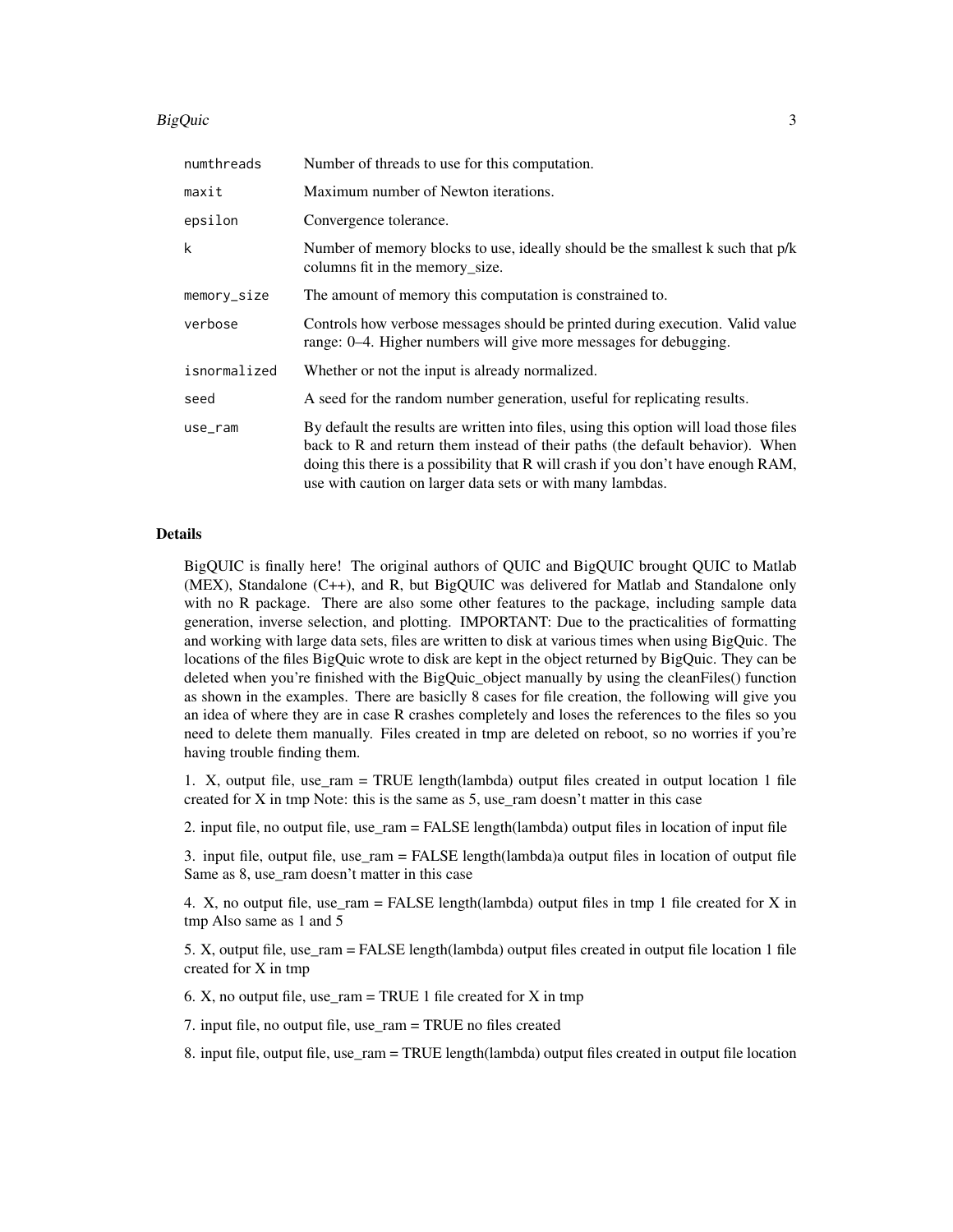#### Value

An object with Reference Class "BigQuic\_object"

| Χ                  | The X input for BigQuic, if given                                                                                                                         |  |
|--------------------|-----------------------------------------------------------------------------------------------------------------------------------------------------------|--|
| inputFileName      | The file name input for BigQuic, if given                                                                                                                 |  |
| isnormalized       | Whether or not the input data was previously normalized                                                                                                   |  |
| k                  | k used in BigQuic                                                                                                                                         |  |
| epsilon            | The epsilon that was used in this run of BigQuic                                                                                                          |  |
| lambda             | lambda used in BigQuic                                                                                                                                    |  |
| maxit              | maxit used in BigQuic                                                                                                                                     |  |
| memory_size        | memory_size used in BigQuic                                                                                                                               |  |
| numthreads         | numthreads used in BigQuic                                                                                                                                |  |
| seed               | seed used in BigQuic                                                                                                                                      |  |
| use_ram            | use_ram used in BigQuic                                                                                                                                   |  |
| verbose            | level of verbosity used in BigQuic                                                                                                                        |  |
| opt.lambda         | The selected optimal lambda value, initially empty, it will be filled in by running<br>BigQuic.select on the object, see the use in the Examples below    |  |
| precision_matrices |                                                                                                                                                           |  |
|                    | The precision matrix for each of the lambdas in a list, so to access the one for<br>the 1st lambda in the example: exampleResult\$precision_matrices[[1]] |  |
| output_file_names  |                                                                                                                                                           |  |
|                    | Lists files created by the class                                                                                                                          |  |
| clean              | Indicates whether or not cleanFiles() has been called on this object before                                                                               |  |
| inFlag             | An internal indicator for the class                                                                                                                       |  |
| outFlag            | An internal indicator for the class                                                                                                                       |  |
| getClass           | Returns Class method definition                                                                                                                           |  |
| cleanFiles         | Deletes files created by the class, except for those intentionally output by speci-<br>fying an output file name                                          |  |
| setX               | Used internall to set X                                                                                                                                   |  |
| setOptLambda       | used internally to set opt.lambda                                                                                                                         |  |
| setSeed            | used internally to set the seed                                                                                                                           |  |
| .self              | returns the object itself again                                                                                                                           |  |
| .refClassDef       | Lists fields and methods of the reference class                                                                                                           |  |

#### Author(s)

Khalid B. Kunji [aut, cre], Cho-Jui Hsieh [ctb], Matyas A. Sustik [ctb], Inderjit S. Dhillon [ctb], Pradeep Ravikumar [ctb], Tuo Zhao [ctb], Xingguo Li [ctb], Han Liu [ctb], Kathryn Roeder [ctb], John Lafferty [ctb], Larry Wasserman [ctb], George Karypis [ctb], Melissa O'Neill [ctb], Richard Henderson [ctb]

Maintainer: Khalid B. Kunji <kkunji@hbku.edu.qa>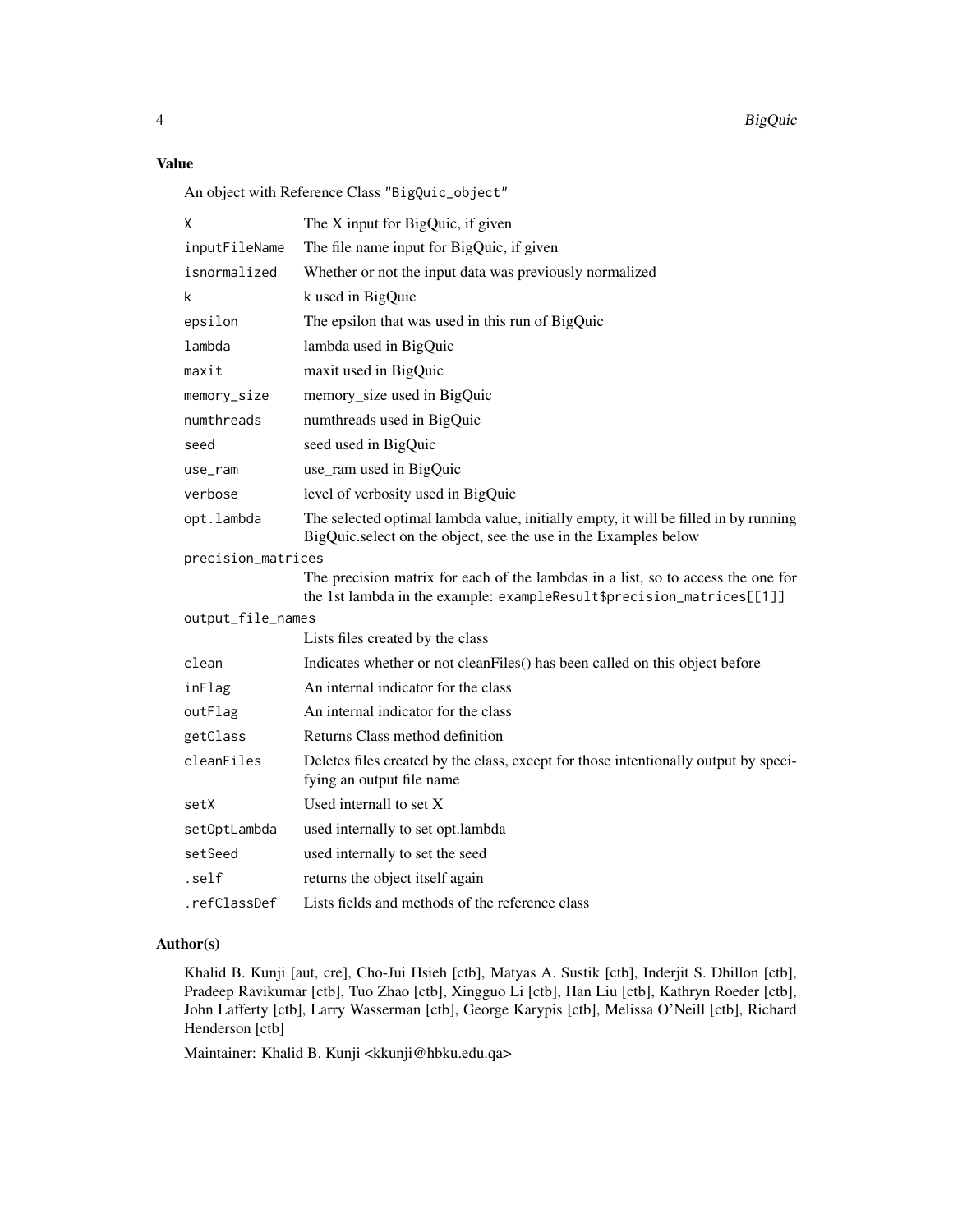#### <span id="page-4-0"></span>BigQuic.select 5

#### References

BIG & QUIC: Sparse Inverse Covariance Estimation for a Million Variables (pdf) C. Hsieh, M. Sustik, I. Dhillon, P. Ravikumar, R. Poldrack. In Neural Information Processing Systems (NIPS), December 2013. (Oral) http://www.cs.utexas.edu/~cjhsieh/hugeQUIC.pdf http://bigdata.ices.utexas.edu/publication/bigquic-sparse-inverse-covariance-estimation-for-a-million-variables-2/

QUIC: Quadratic Approximation for Sparse Inverse Covariance Matrix Estimation (pdf) C. Hsieh, M. Sustik, I. Dhillon, P. Ravikumar. Journal of Machine Learning Research (JMLR), October 2014. http://jmlr.org/papers/volume15/hsieh14a/hsieh14a.pdf http://bigdata.ices.utexas.edu/publication/quicquadratic-approximation-for-sparse-inverse-covariance-matrix-estimation-2/

METIS:"A Fast and Highly Quality Multilevel Scheme for Partitioning Irregular Graphs". George Karypis and Vipin Kumar. SIAM Journal on Scientific Computing, Vol. 20, No. 1, pp. 359-392, 1999. http://glaros.dtc.umn.edu/gkhome/fetch/papers/mlSIAMSC99.pdf

PCG: A Family of Simple Fast Space-Efficient Statistically Good Algorithms for Random Number Generation. This paper is currently submitted to ACM Transactions on Mathematical Software, where it is currently under review. http://www.pcg-random.org/pdf/toms-oneill-pcg-familyv1.02.pdf

#### Examples

```
lambda <- 0.91
exampleResult <- BigQuic(inputFileName = paste(path.package("BigQuic"),
                         "/extdata/testInput", sep = ""),
                         outputFileName = tempfile(pattern =
                         "BigQuic_output_matrix", fileext = ".Bmat"),
                         lambda = 1ambda, numthreads = 1, memory_size = 512,
                         seed = 1, use\_ram = TRUE)
BigQuic.select(exampleResult)
plot(exampleResult)
exampleResult$cleanFiles()
## Not run:
If you have the hdi package installed:
library(hdi)
data(riboflavin)
lambda <- seq(from = 0.9, to = 0.99, by = 0.01)
exampleResult <- BigQuic(as.matrix(riboflavin), lambda = lambda,
                         numthreads = 1, memory_size = 512, seed = 1,
                         use_ram = TRUE)
BigQuic.select(exampleResult)
plot(exampleResult)
## End(Not run)
```
BigQuic.select *BigQuic Select*

#### **Description**

Selects the optimal lambda value from those in the BigQuic\_object, i.e. BigQuic Result.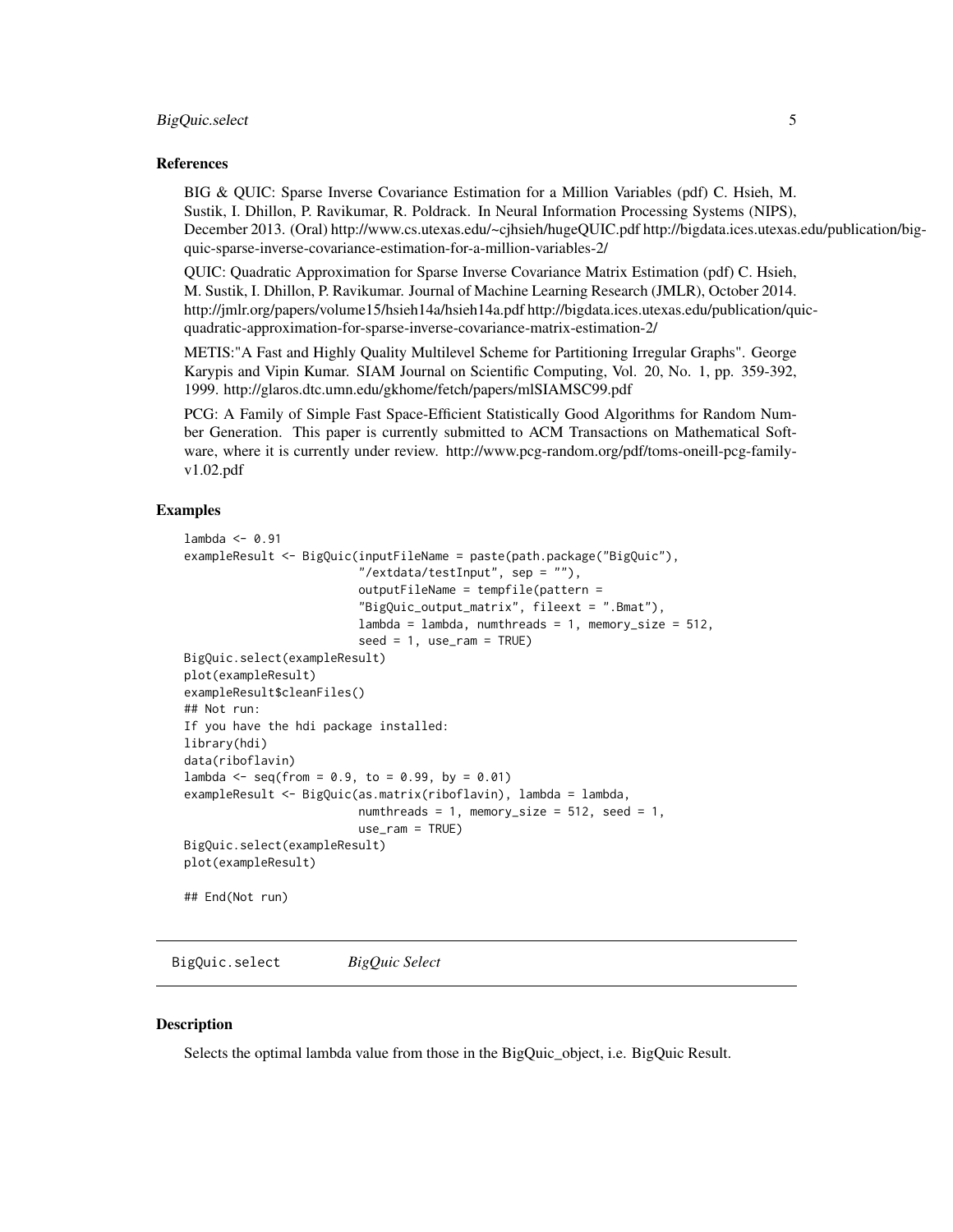```
BigQuic.select(BigQuic_result = NULL, stars.thresh = 0.1,
      stars.subsample.ratio = NULL, rep.num = 20, verbose = TRUE,
      verbose2 = 0
```
#### Arguments

|                       | BigQuic_result A BigQuic_object returned from running BigQuic.                                            |  |
|-----------------------|-----------------------------------------------------------------------------------------------------------|--|
| stars.thresh          | The threshold used in the Stars selection method for choosing a lambda                                    |  |
| stars.subsample.ratio |                                                                                                           |  |
|                       | The ratio giving how large the subsamples will be for Stars, if null there is a<br>heuristic calculation. |  |
| rep.num               | Number of times to do the repetition in Stars.                                                            |  |
| verbose               | Controls the level of verbosity in a part of the code.                                                    |  |
| verbose2              | Controls the level of verbosity in another section of code.                                               |  |
|                       |                                                                                                           |  |

BigQuicHelper *BigQuic C++ Caller*

#### Description

Calls the C++ BigQuic algorithm.

BigQuic\_object-class *Class* "BigQuic\_object"

#### Description

Reference Class that holds all the relevant results of the BigQuic computation.

#### Extends

All reference classes extend and inherit methods from ["envRefClass"](#page-0-0).

#### Fields

precision\_matrices: Object of class list ~~ X: Object of class matrix ~~ inputFileName: Object of class character ~~ lambda: Object of class numeric ~~ numthreads: Object of class numeric ~~ maxit: Object of class numeric ~~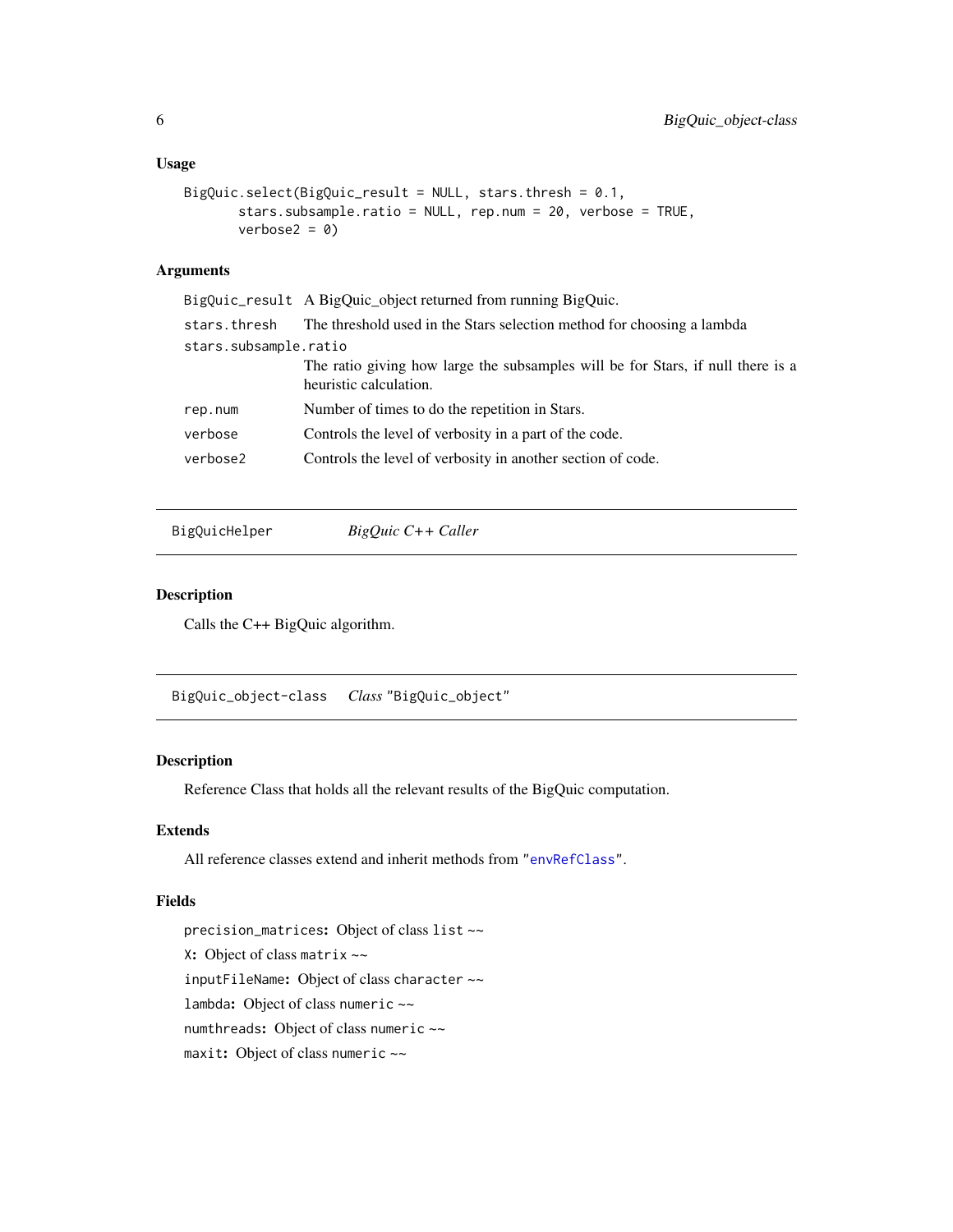<span id="page-6-0"></span>epsilon: Object of class numeric ~~ k: Object of class numeric ~~ memory\_size: Object of class numeric ~~ verbose: Object of class numeric ~~ isnormalized: Object of class numeric  $\sim$ seed: Object of class numeric ~~ use\_ram: Object of class logical ~~ clean: Object of class logical ~~ output\_file\_names: Object of class character ~~ opt.lambda: Object of class numeric ~~ inFlag: Object of class logical ~~ outFlag: Object of class logical ~~

#### Methods

```
cleanFiles(verbose): ~~
setOptLambda(optLambda): ~~
setX(inputX): ~~
setSeed(inputSeed): ~~
```
#### Examples

showClass("BigQuic\_object")

BigQuic\_object\_builder

*BigQuic Object Builder*

#### Description

Creates reference class objects (... which are really environments) of type BigQuic\_object.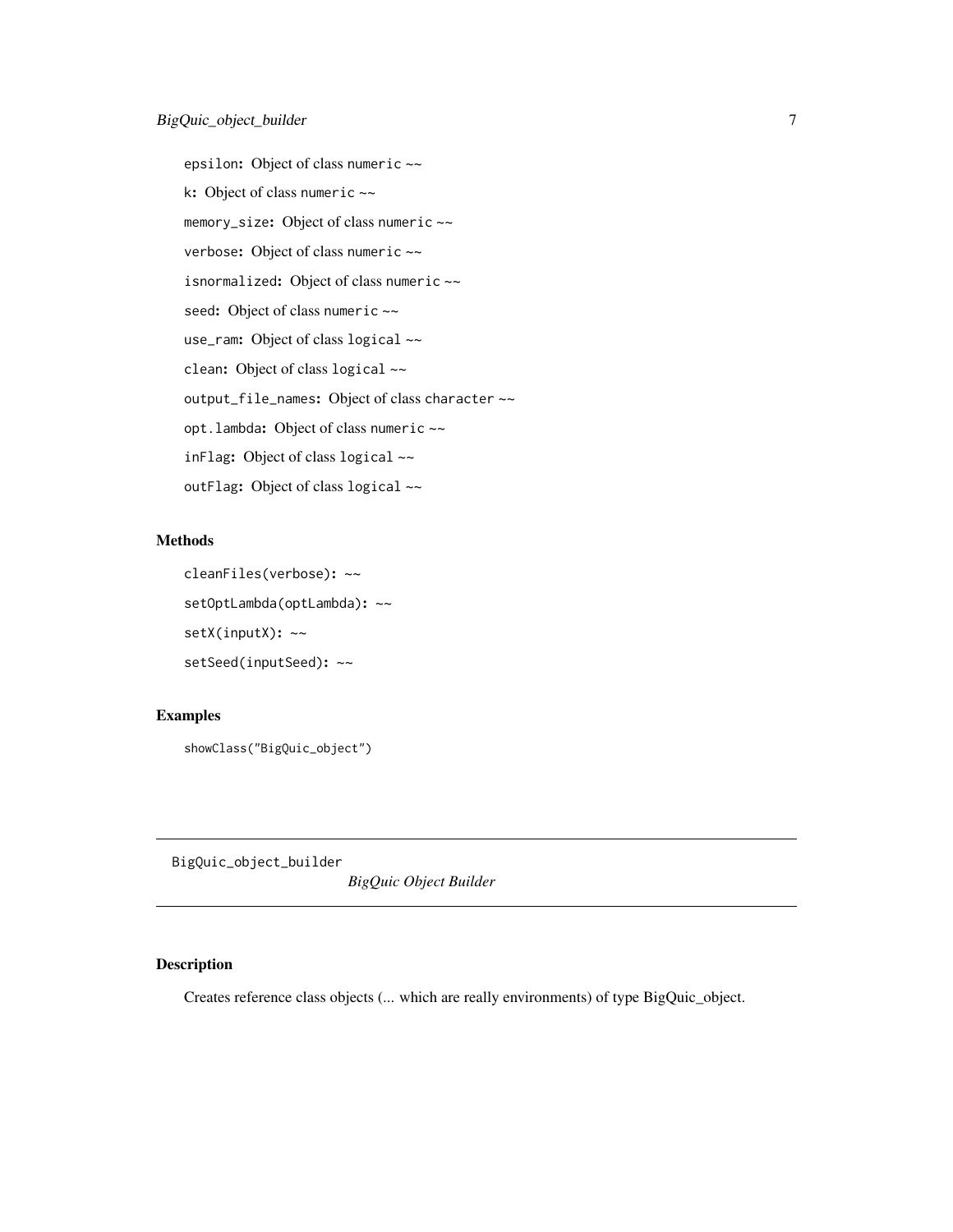<span id="page-7-0"></span>generate\_sample *Generate Sample*

#### Description

Generates a sample data set for using with BigQuic, the default seed is 1 for reproducibility. For high dimensional data, choose p much larger than n.

#### Usage

generate\_sample( $n = 200$ ,  $p = 150$ , seed = NULL)

#### Arguments

|      | The number of rows in the resulting data set.    |
|------|--------------------------------------------------|
| D    | The number of columns in the resulting data set. |
| seed | A seed for the random number generator in R.     |

plot.BigQuic\_object *Plot*

#### Description

Makes plot of the precision matrix showing non-zero values. The diagonal is shown in only black because the agreement with itself is not highly interesting. Negative relations are shown in green and positive in red. The saturation indicates the normalized strength of the relation. The matrix is symmetric and technically only the lower or upper triangle would suffice to provide identical information.

#### Usage

```
## S3 method for class 'BigQuic_object'
plot(x, \ldots)
```
#### Arguments

|          | The BigQuic object, which will have its optimal precision matrix plotted.       |
|----------|---------------------------------------------------------------------------------|
| $\cdots$ | plot can take a variety of arguments depending on the type, that is represented |
|          | $bv \dots$                                                                      |